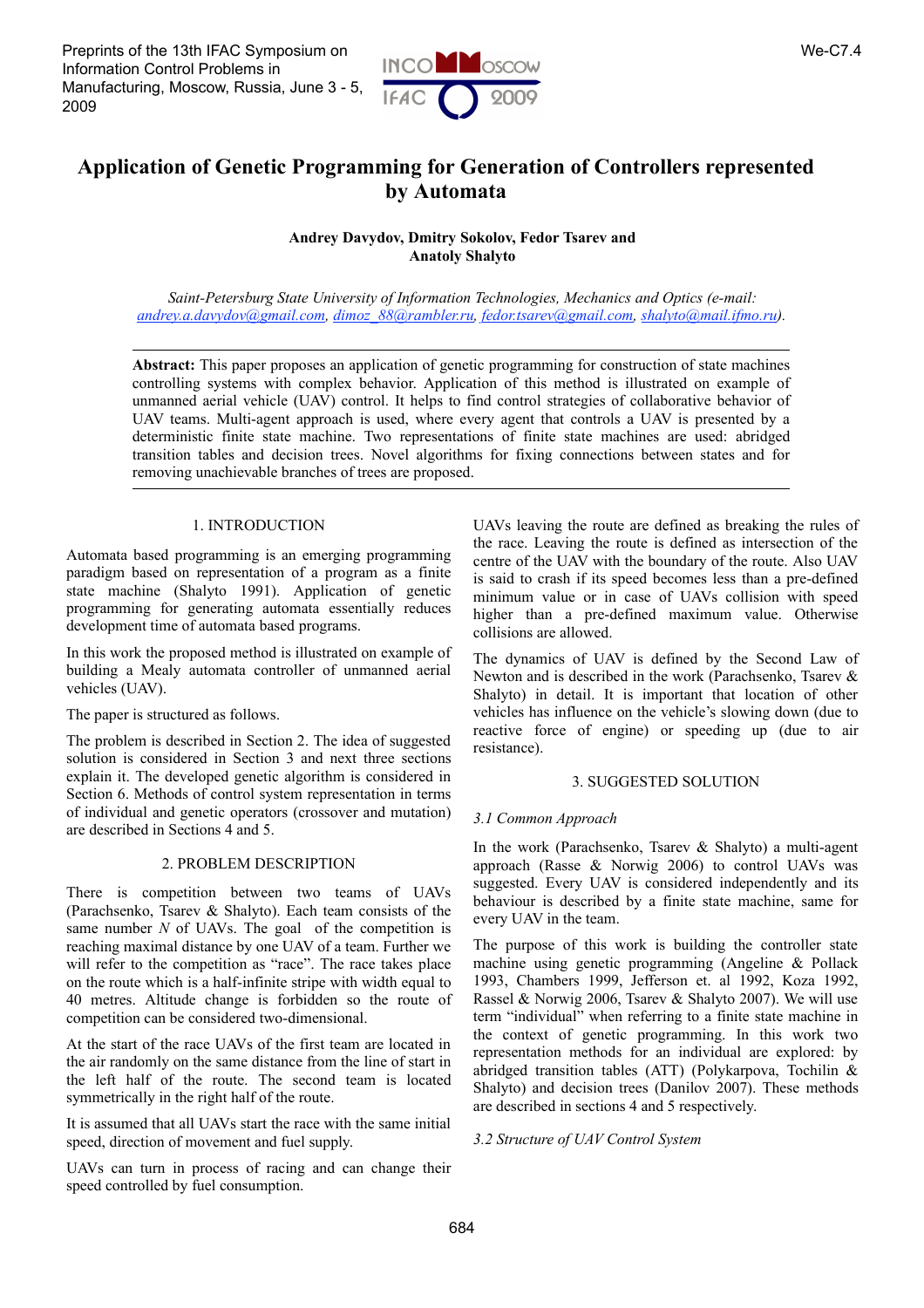Every UAV is under the influence of environment and other UAVs during the competition. For description of these forces the following Boolean input variables are used:

- 1 Route boundary is on the left.
- 2 Route boundary is on the right.
- 3 Other UAV is on the left.
- 4 Other UAV is on the right.
- 5 Other UAV is at the front.
- 6 Other UAV is behind.

These variables are input to the controller state machine which forms a sequence of output actions from the following list:

- 1 Set normal fuel consumption.
- 2 Increase fuel consumption by a fixed value.
- 3 Decrease fuel consumption by a fixed value.
- 4 Set fuel consumption to the maximal value.
- 5 Change the direction of aerodynamic rudder by a fixed value to the left.
- 6 Change the direction of aerodynamic rudder by a fixed value to the right.
- 7 Fly straight.

# 4. PRESENTATION OF AN INDIVIDUAL BY ABRIDGED TRANSITION TABLES

# *4.1 Structure of Individual*

Every individual is defined by the following parameters:

- Array of states.
- Number of states.
- Number of processing input variables.
- Number of possible actions.

Every state stores ATT which contains:

- Array of meaningful input variables.
- Array of target states for all outgoing transitions.
- Array of actions for all outgoing transitions.

An example of the ATT for one state is presented in Fig.1. Column **S** is an array of target states, columns **Z1**—**Z4** are arrays of actions, **Zj**[**i**] is equal to one if **j**-th action is executed when **i**-th transition is selected. The Boolean **variables** array points which variables are meaningful: a variable is called *meaningful* in a current state of a state machine if it is included in any outgoing transition from this state.

### *4.2 Crossover*

Let's designate parent individuals as *P1* and *P2*, their children as *S1* and *S2*, and the *k*-th state of individual *A* as *A.a*[*k*].

The algorithm of states crossover corresponds to one-point crossover of the corresponding columns in the transitions table. For every column the following actions are executed:

(1) random choice of a column's border of differentiation;

| $\mbox{\bf s}$ | Z1 | Z2 | Z <sub>3</sub> | Z <sub>4</sub> |
|----------------|----|----|----------------|----------------|
|                | 0  | 0  |                | 0              |
| 3              |    | 0  |                |                |
| 5              |    | 0  |                | 0              |
| 1              |    | 0  |                |                |

| variables $ $ | <b>A</b> | в | C |  |  |
|---------------|----------|---|---|--|--|
|               |          |   |   |  |  |

Fig. 1. Example of an abridged transition table.

(2) corresponding column of state *S1.a*[*k*] will be composed in the first part of column of state *P1*.*a*[*k*] and the second part of column of state *P2.a*[*k*];

(3) corresponding column of state *S2.a*[*k*] will be composed in the first part of column of state *P2.a*[*k*] and the second part of column of state *P1.a*[*k*].

This algorithm is illustrated in Fig. 2.



Fig. 2. Crossover of abridged transition tables.

For choice of meaningful variables *S1.a*[*k*] and *S2.a*[*k*] preview of lists of meaningful variables of parents is executed. Let's designate  $v[k]$  the *k*-th element of the list of meaningful variables.

One of the following statements is true:

- $P1. v[k] = 0$ ,  $P2. v[k] = 0 \Rightarrow SI. v[k] = 0$ ,  $S2. v[k] = 0$ ;
- $P1 \cdot v[k] = 1, P2 \cdot v[k] = 1 \Rightarrow SI \cdot v[k] = 1, S2 \cdot v[k] = 1;$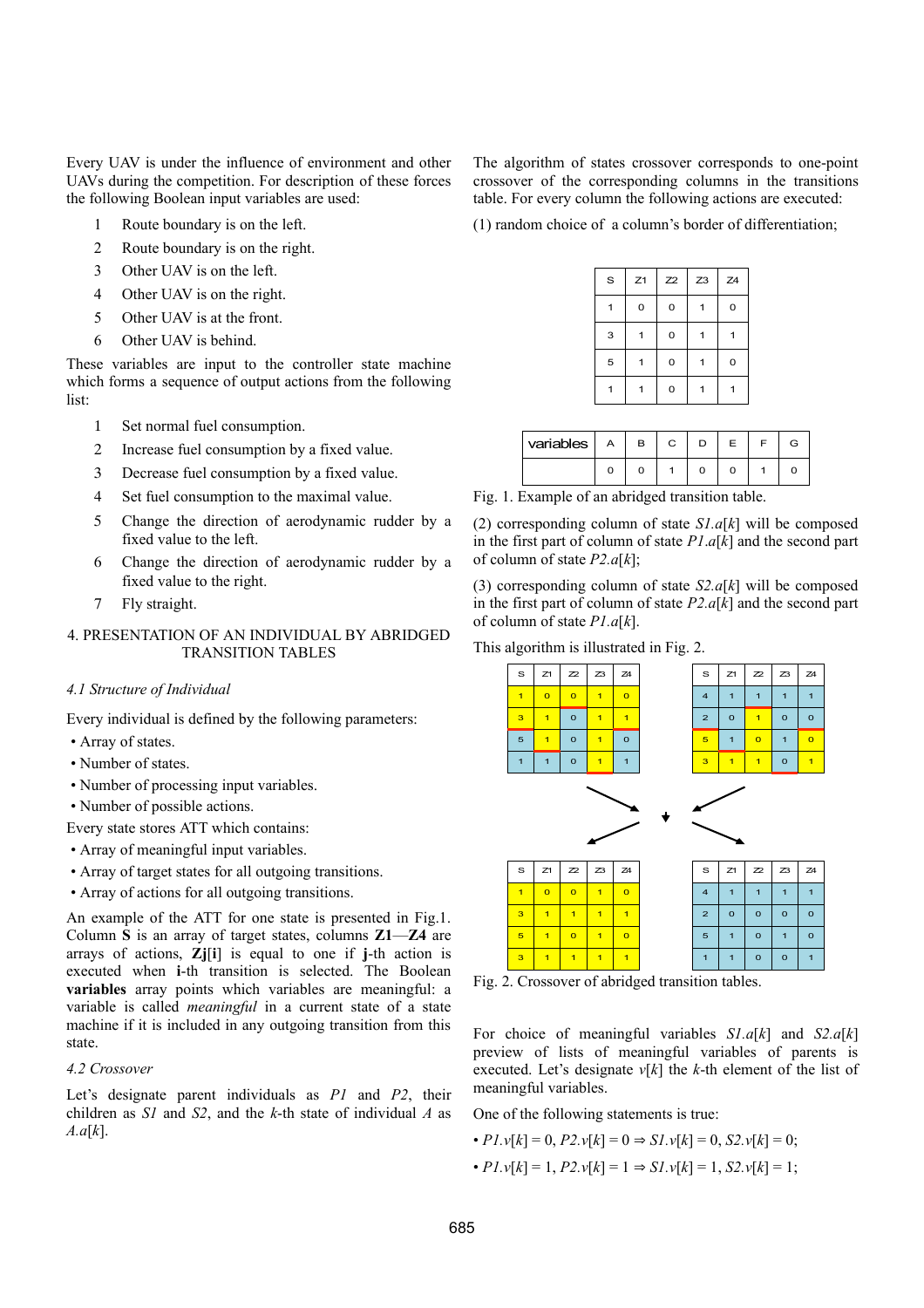•  $P1. v[k] = 0$ ,  $P2. v[k] = 1$  or  $P1. v[k] = 1$ ,  $P2. v[k] = 0 \Rightarrow$  one of three following cases is possible:

(1) lists of meaningful variables of both children are not filled yet (number of meaningful variables in both lists is less than numbers of meaningful variables of parents) then with probability 1/2 one of following equations is satisfied *S1.v*[*k*]  $= 0$ , *S2.v*[ $k$ ] = 1 or *S1.v*[ $k$ ] = 1, *S2.v*[ $k$ ] = 0;

(2) list of meaningful variables of the first child is filled, then  $S1. v[k] = 0$ ,  $S2. v[k] = 1$ ;

(3) list of meaningful variables of the second child is filled, then  $S1 \cdot v[k] = 1$ ,  $S2 \cdot v[k] = 0$ .

# *4.3 Mutation*

One of the following actions is executed:

- with probability 1/2 random change of the initial state;
- mutation of a random state;

State mutates as follows: for every row of the table of transitions the following actions are executed:

• with a fixed probability change transition from the current state to random value;

• with a fixed probability change all actions on the transition. Every action is executed on the transition with probability *n/k* where  $n$  is number of actions have been executed on the transition before mutation, *k* is number of possible actions.

The choice of meaningful variables of state is realised in the following way:

•a) randomly select two variables;

•b) if one of them is meaningful in the state and the other is not then they are swapped.

An example of mutation is shown in Fig. 3. The turning out parts of the state are marked by grey colour.

#### *4.4 Fixing Connections between States.*

After application of genetic operators, state machines may contain unachievable states. The following algorithm helps to solve this problem. It provides achievement of greater number of states from the initial state by changing some transitions. To search for achievable states, the Breadth First Search algorithm is used. It is executed once or more and if an unachievable state is found then random transition from a random achievable state is set to the current unachievable state.

Fig. 4 illustrates working of this algorithm. States achievable from the initial state are marked by grey colour.

# *4.5 Features of the ATT Method Application*

The advantages of the ATT method in respect to the considered problem are as follows:

• incompatibility of some input variables (for example, "boundary is on the left" and "boundary is on the right") makes some transitions unusable. When we use ATTs the probability of such situation reduces, compared to full transition tables;

• reduction of the memory requirements and speeding-up the work of the genetic algorithm.

| S            |                   | <sub>S</sub>   | Z1 | Z2 | Z3 | Z <sub>4</sub> |                   | Z1             | Z2           | $Z3$ $Z4$    |             |
|--------------|-------------------|----------------|----|----|----|----------------|-------------------|----------------|--------------|--------------|-------------|
| $\mathbf{1}$ | $-(1 - P1)$       | $\mathbf{1}$   | 0  | 0  | 1  | $\circ$        | $-P2 \rightarrow$ | $\overline{1}$ |              |              |             |
| 3            | $-P1 \rightarrow$ | $\overline{2}$ |    | 0  | 1  | 1              | $-P2 \rightarrow$ | $\overline{0}$ |              | $\mathbf{0}$ | $\mathbf 0$ |
|              | $5 - (1 - P1)$    | 5 <sub>7</sub> |    | 0  | 1  | $\mathsf 0$    | $-(1-P2)$         | $\overline{1}$ | $\mathbf{0}$ | 1            | $\mathbf 0$ |
|              | $-P1 \rightarrow$ | $\mathbf{3}$   |    | 0  |    |                | $-P2-1$           | $\overline{1}$ |              | $\mathbf{0}$ |             |

| variables | A        | B | C            | D        | E        | F | G |
|-----------|----------|---|--------------|----------|----------|---|---|
|           | $\Omega$ | n |              | $\Omega$ | $\Omega$ |   | O |
|           |          |   |              |          |          |   |   |
| variables | A        | B | $\mathsf{C}$ | D        | E        | F | G |
|           |          |   |              |          |          |   |   |





Fig. 4. Example of working of the algorithm of fixing connections between states.

When we use abridged transition tables all meaningful variables have the same priority because decision is made at once based on all the variables which are used in the state.

### 5. REPRESENTATION OF AN INDIVIDUAL BY DECISION TREE

#### *5.1 Structure of an Individual*

Every individual stores the following parameters:

- Array of states;
- Advisable height of the tree.

Every state is decision tree for a function of the following type:  $f: [0,1]^n \to N \times [0,1]^k$ , where *n* is number of entrance variables and *k* is number of possible actions of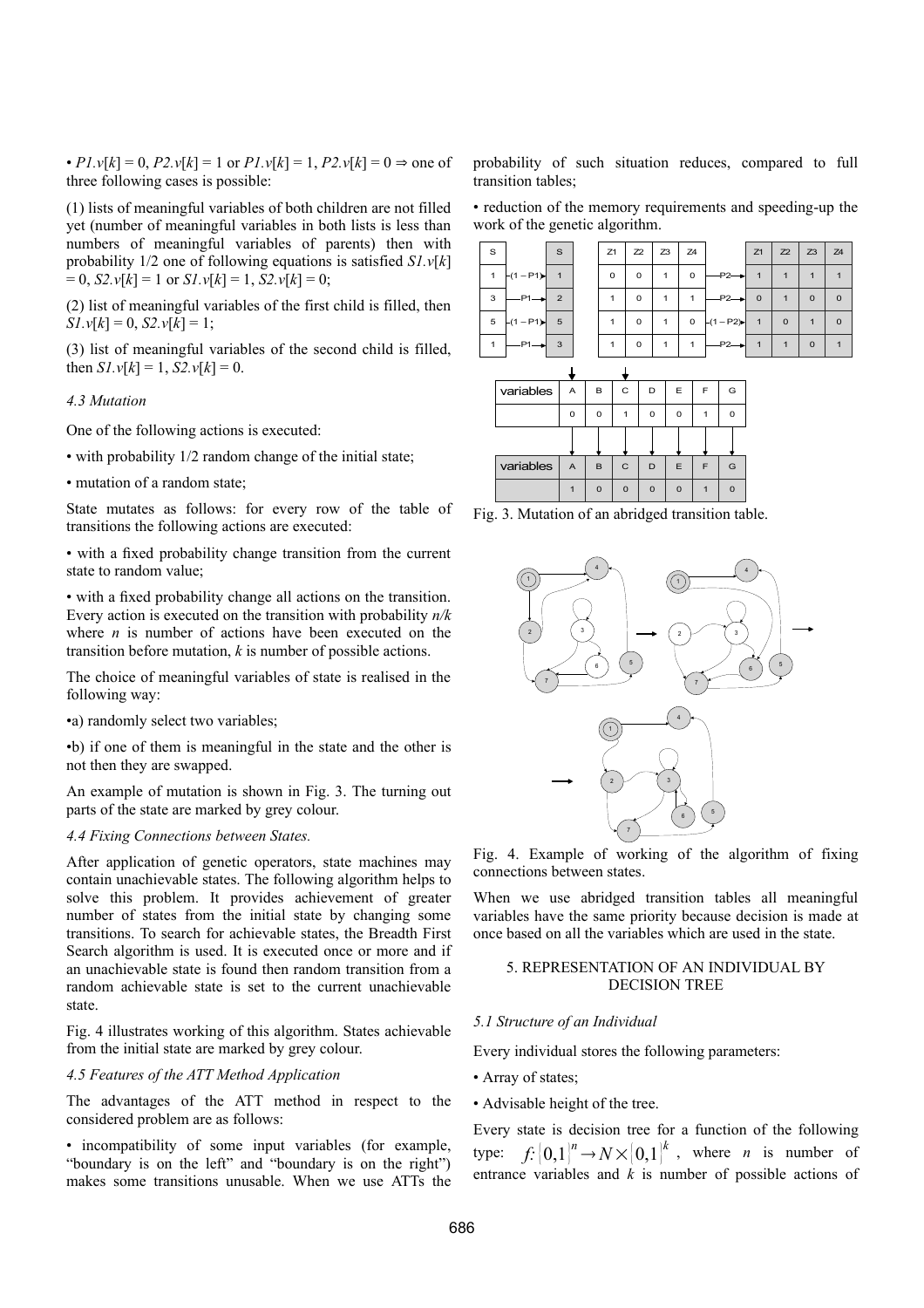UAV. This tree reads values of entrance variables and returns index of state which state machine must go to and vector of zeros and ones. If the *i*-th component of the vector equals to one then the UAV must execute the *i*-th action. We will call this vector action vector. An example of decision tree for a function of two Boolean variables (*A, B*) is shown in Fig. 5.



Fig. 5. Example of a decision tree.

Every node of a decision tree consists of the following parts:

• a pointer to the left child (this pointer is empty for leaves);

• a pointer to the right child (this pointer is empty for leaves);

• a variable which is used when the decomposition in the node is made;

• index of the state into which the transition from the current state follows;

• action vector.

The left child of the inside node corresponds to the case when the variable of decomposition equals zero and the right child corresponds to one.

### *5.2 Crossover*

For every state the following algorithm will be executed. It chooses subtree of the state of the first parent and subtree of the state of the second parent and then swaps them. This algorithm is a modification of the Depth First Search and has recursive structure. When recursive call is invoked, the following action is executed:

• if current node is a leaf then return current subtree;

• else if current node is internal then with probability *P* return current subtree;

• else go to one of subtrees of the current node with equal probabilities.

Working of the algorithm is shown in Fig.6.

### *5.3 Mutation*

The operator of mutation executes in the following way:

- with probability *1/2* random change of the initial state;
- mutation of a random state.



Fig. 6. Crossover of decision trees.

The algorithm of mutation of state is a modification of the Depth First Search. Following actions are executed:

• if current node is a leaf then return random generated decision tree;

• else with probability P return random generated decision tree;

• else go to one of the subtrees of current node with equal probabilities.

In fact, this algorithm randomly chooses a subtree and replaces it by a randomly generated tree. Choice of the subtree is not equiprobable: the higher located node has the higher probability of having its subtree chosen.



Fig. 7. Mutation of decision trees.

### *5.4 Removing of Unachievable Branches*

If a decomposition variable is repeated twice on the path from the root to the node then the branch corresponding to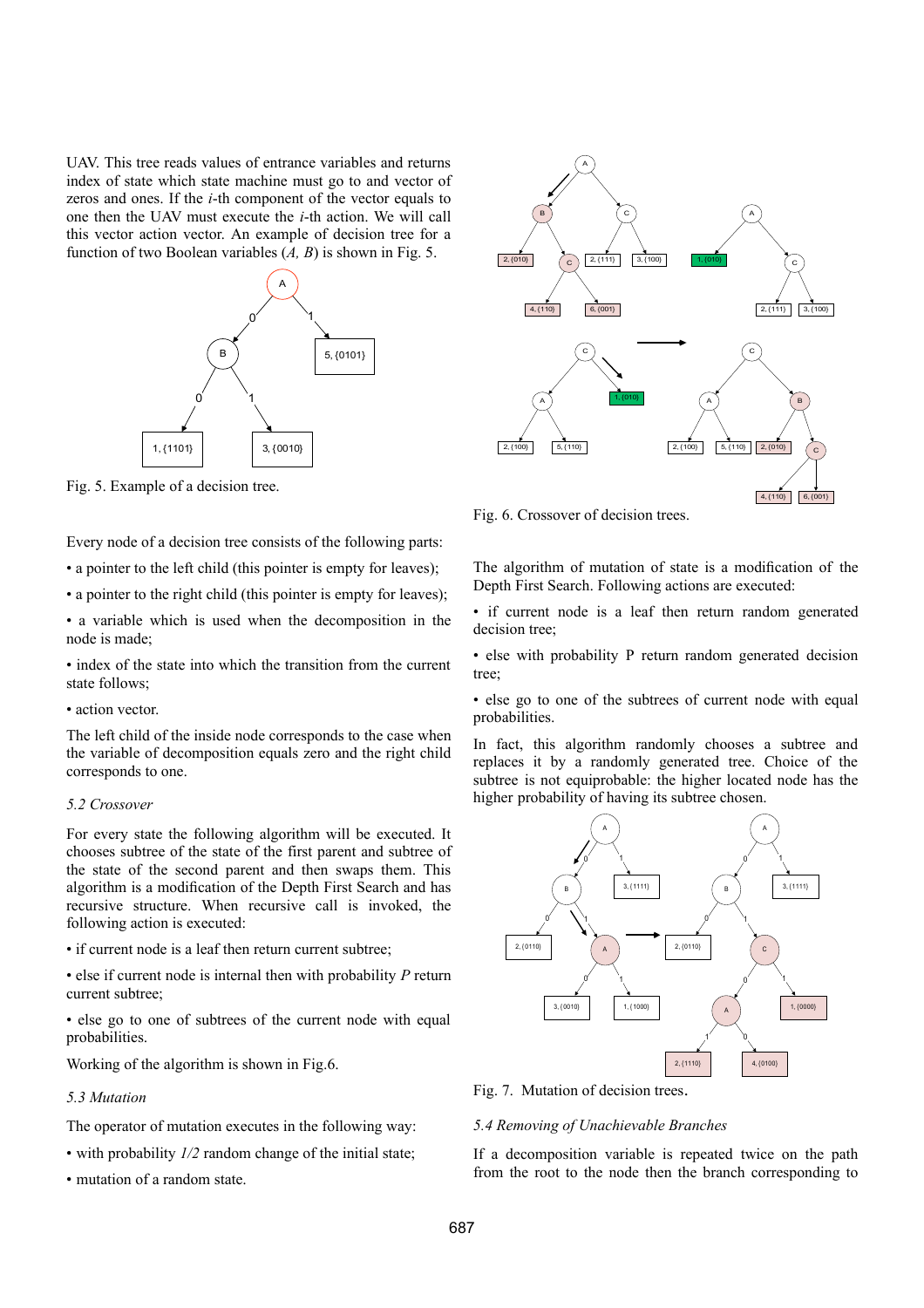the value which is opposite to the first occurrence of this variable will be unachievable. Fig. 8 shows such a situation. Vertices corresponding to the repeated decomposition variable are marked by red colour (both A nodes), the unachievable branch (C and two leafs) is marked by grey colour.



Fig. 8. Unachievable branches of decision tree.

To remove such unachievable branches, a modification of the Depth First Search is used. The decomposition variables on the path from root to nodes are searched recursively. If a variable is met twice then the current node is replaced by the root of an achievable subtree of current node. Decision about which subtree is achievable is made based on the stored values of variables. An example is shown in Fig.9.



Fig. 9. Removing the unachievable branches of the decision tree.

### *5.5. Features of Application of Decision Trees*

Decision tree has the following advantages:

• not all variables may be used. It allows to exclude the transitions with incompatible variables;

• reduction of using memory (compared to full trees) and even shorter tables of transitions.

A specific feature of decision trees is that in every state of state machine variables have different priorities. It's related to the fact that the higher node of tree is more possible to get into comparing to the other variables.

### 6. GENETIC ALGORITHM

In this work the *Island Genetic Algorithm* (Koza 1992) is used. The main schema of this algorithm is that there are few populations (*islands*). Most of the time, the progress of populations on every island occurs independently. After a fixed number of generations, the migration occurs. Migration is the transfer of a part of individuals from some island to another one.

## *6.1 Forming the Next Generation*

Elitism is the main strategy of forming of the next generation. All individuals except the most fit ones are given up. The most fit individuals are called elite, they move up straight to the next generation.

Then the next generation is supplemented on a pro rata basis by random individuals, individuals which have mutated, and results of crossover of individuals from the current generation. Individuals that have right to give children are selected using a tournament: two pairs of individuals are chosen and the more fit individual in each pair becomes one of the parents.

### *6.2 Calculating the Fitness function*

Fitness function of an individual must depend on the result of the team of UAVs using the strategy described by the individual. For the setting of dependence we must describe conditions of competition: initial coordinates of UAVs and the rival's team. It is a problem because if we chose initial coordinates randomly for every start of racing then fitness function will not be "objective" enough. Opposite way is to fix the initial coordinates and the rival.

We suggest to calculate fitness function as the mean value of a few competitions:

$$
F = \frac{\sum r_i}{k}
$$

We choose random initial coordinates but the same for all teams that realise the strategies described by the generated individuals. The number of competitions we choose equals 10, in order to reduce the time consumption.

For individuals presented as decision trees formula is

changed a little:  $F = \frac{\sum r_i}{k} - C * Z \Big( h_{max}, height \Big)$  where

*C* is some constant, *hmax* is the maximal height of decision trees corresponded to the states of the state machine, *height* is